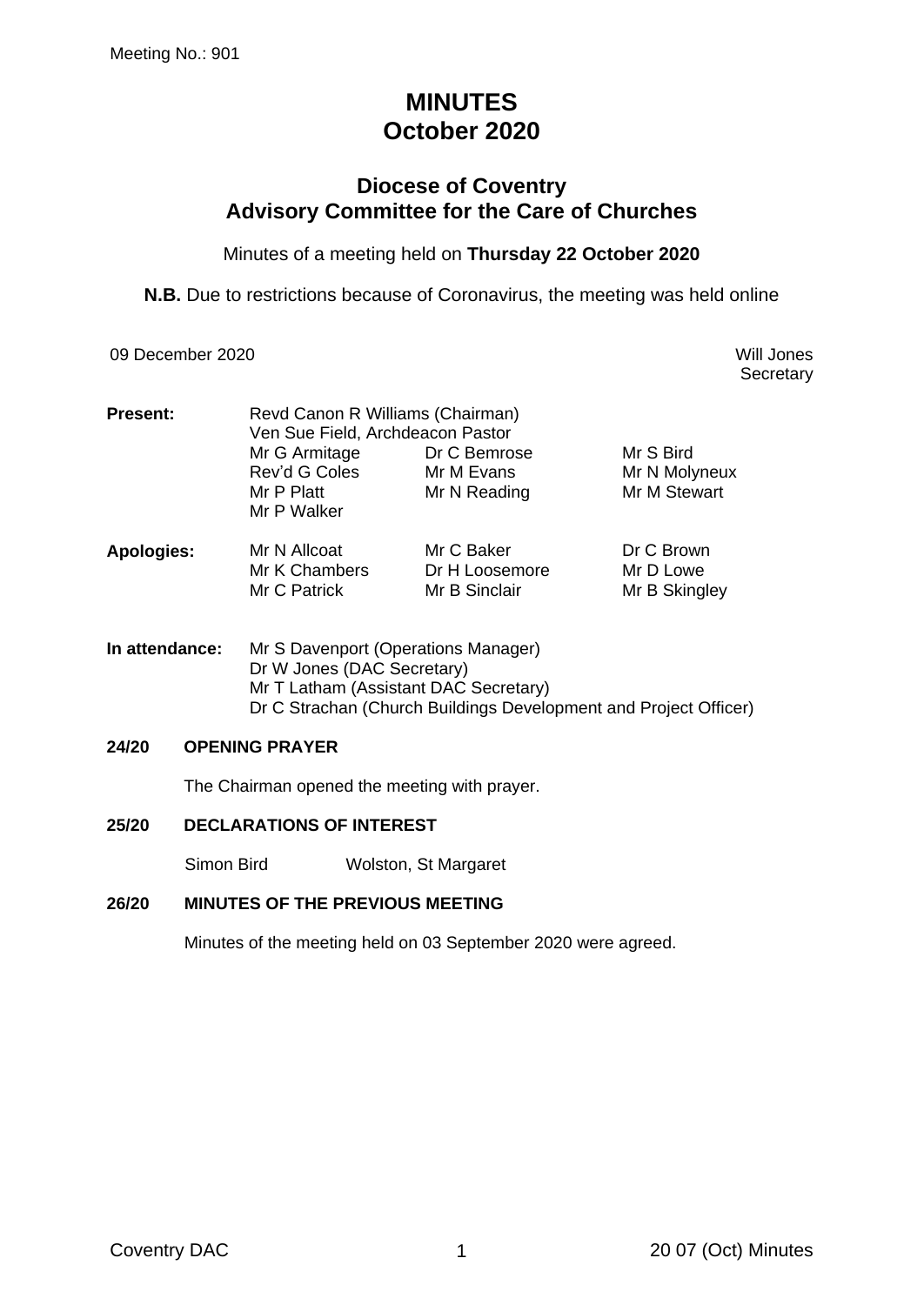## **27/20 NOTIFICATION OF ADVICE APPLICATIONS**

## **a) Applications**

| <b>Ansley, St Lawrence</b><br>{2020-054475}        |                                                                                                                                                                                 | Grade:<br>$II^*$              |  |
|----------------------------------------------------|---------------------------------------------------------------------------------------------------------------------------------------------------------------------------------|-------------------------------|--|
| Proposals:                                         | Removal of deteriorated grave curb and make good                                                                                                                                |                               |  |
| Comments:                                          | <b>Nick Reading</b>                                                                                                                                                             |                               |  |
| Decision:                                          | Recommend                                                                                                                                                                       |                               |  |
| <b>ACTION:</b>                                     | <b>Notification of Recommendation</b>                                                                                                                                           |                               |  |
| <b>Eastern Green, St Andrew</b><br>{C6357/2019}    |                                                                                                                                                                                 | Grade:<br>Local               |  |
| Proposals:                                         | <b>PRIVATE FACULTY APPLICATION:</b><br><b>Memorial for Jordan Taylor Howell</b>                                                                                                 |                               |  |
| Decision:                                          | No objection                                                                                                                                                                    |                               |  |
| Advice:                                            | The memorial could not be unqualifiedly recommended because<br>the type of stone (polished grey granite) and depictions of<br>vehicles are not permitted under the regulations. |                               |  |
| <b>ACTION:</b>                                     | <b>Notification of No Objection</b>                                                                                                                                             |                               |  |
| Hampton Lucy, St Peter ad Vincula<br>{2020-054654} |                                                                                                                                                                                 | Grade:                        |  |
| Proposals:                                         | <b>RETROSPECTIVE FACULTY for works undertaken:</b><br>Installation of radio internet repeater in Tower                                                                          |                               |  |
| Comments:                                          | <b>Heather Loosemore</b>                                                                                                                                                        |                               |  |
| Decision:                                          | Recommend                                                                                                                                                                       |                               |  |
| <b>ACTION:</b>                                     | <b>Notification of Recommendation</b>                                                                                                                                           |                               |  |
| <b>Leamington Spa, All Saints</b><br>{2020-052011} |                                                                                                                                                                                 | Grade:<br>$\mathsf{II}^\star$ |  |
| Proposals:                                         | Sell the oil painting 'Supper at Emmaus' by the 17c. artist<br>Giovanni Beinaschi on account of its rapid deterioration                                                         |                               |  |
| Correspondence:                                    | Judgment from Chancellor                                                                                                                                                        |                               |  |
| <b>ACTION:</b>                                     | <b>Noted</b>                                                                                                                                                                    |                               |  |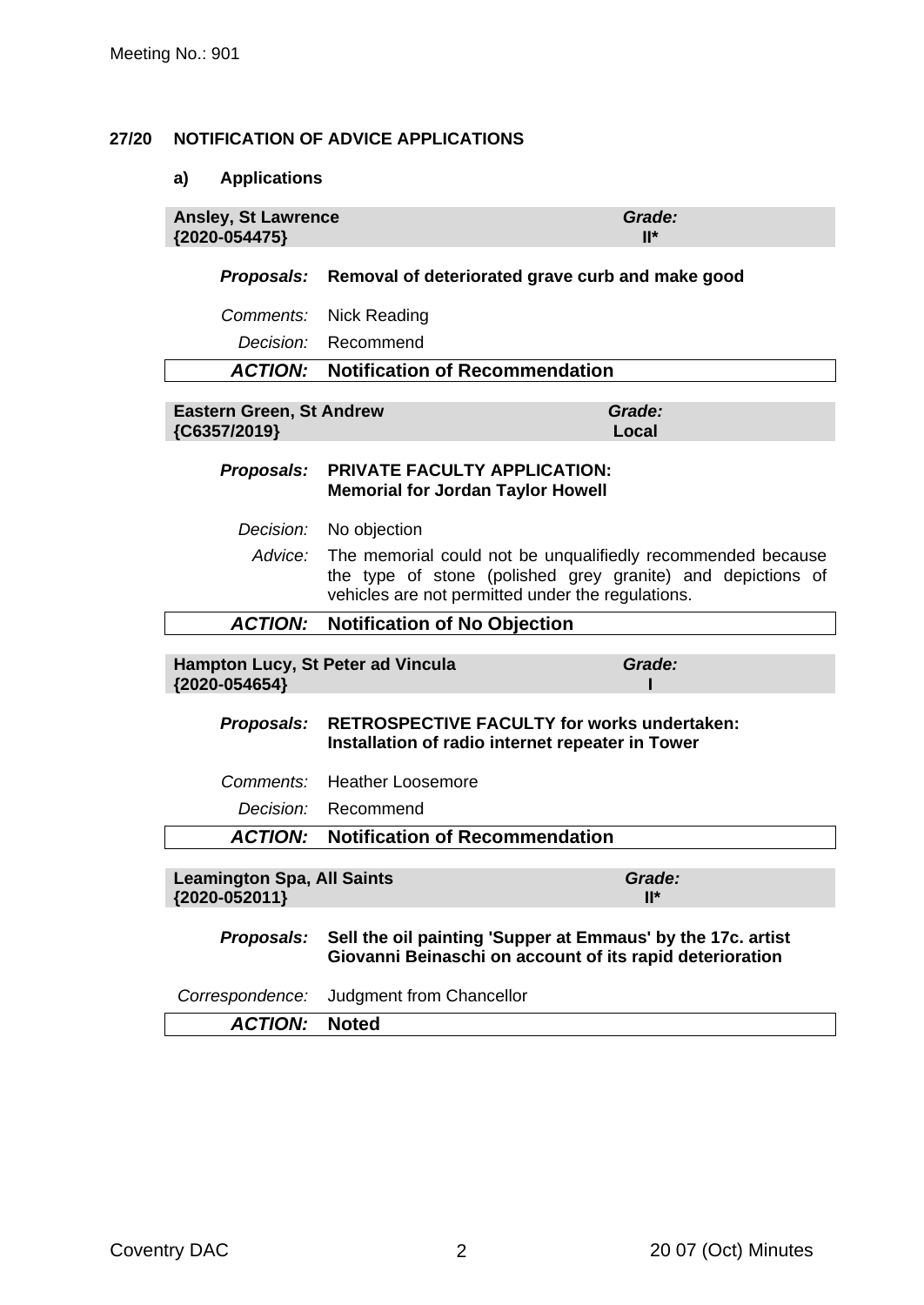| <b>Leamington Spa, Holy Trinity</b><br>{2020-055511}  | Grade:<br>Ш                                                                                                                                                                                                         |  |  |  |
|-------------------------------------------------------|---------------------------------------------------------------------------------------------------------------------------------------------------------------------------------------------------------------------|--|--|--|
| Proposals:                                            | To install a grill on to the existing railings which surround<br>the cellar steps                                                                                                                                   |  |  |  |
| Comments:                                             | <b>Nick Reading</b>                                                                                                                                                                                                 |  |  |  |
| Decision:                                             | Recommend                                                                                                                                                                                                           |  |  |  |
| <b>ACTION:</b>                                        | <b>Notification of Recommendation</b>                                                                                                                                                                               |  |  |  |
| <b>Lillington, St Mary Magdalene</b><br>{C6529/2020}  | Grade:<br>Ш                                                                                                                                                                                                         |  |  |  |
| Proposals:                                            | <b>PRIVATE FACULTY APPLICATION:</b><br>Removal of existing memorial to Walter Bradley and<br>introduction of new memorial to Walter and Brenda Bradley<br>in the location in which the remains of both are interred |  |  |  |
| Delegated to:                                         | <b>Archdeacon Pastor</b>                                                                                                                                                                                            |  |  |  |
| <b>ACTION:</b>                                        | <b>Notification</b><br><b>Recommendation</b><br>receipt<br>of<br>upon<br>Οf<br>acceptable information                                                                                                               |  |  |  |
| <b>Long Itchington, Holy Trinity</b><br>{2020-053838} | Grade:<br>$II^*$                                                                                                                                                                                                    |  |  |  |
| <b>Proposals:</b>                                     | Replacement of lighting fittings and wiring, power points and<br>wiring.                                                                                                                                            |  |  |  |
| Comments:                                             | <b>Heather Loosemore</b>                                                                                                                                                                                            |  |  |  |
| Delegated to:                                         | <b>Heather Loosemore</b>                                                                                                                                                                                            |  |  |  |
|                                                       | <b>ACTION:</b> Letter to PCC;<br>Notification of<br><b>Recommendation</b><br>upon<br>receipt<br>Οf<br>acceptable information                                                                                        |  |  |  |
| <b>Willoughby, St Nicholas</b><br>{2020-053964}       | Grade:<br>$II^*$                                                                                                                                                                                                    |  |  |  |
| Proposals:                                            | Removal and renewal of the nave and aisle roofs and parapet<br>gutter covering, repairs to associated copings and parapets                                                                                          |  |  |  |
| Comments:                                             | Simon Bird                                                                                                                                                                                                          |  |  |  |
| Delegated to:                                         | Simon Bird                                                                                                                                                                                                          |  |  |  |
| <b>ACTION:</b>                                        | Letter to PCC;<br><b>Notification</b><br>Recommendation<br><b>of</b><br>receipt<br>upon<br><b>of</b><br>acceptable information                                                                                      |  |  |  |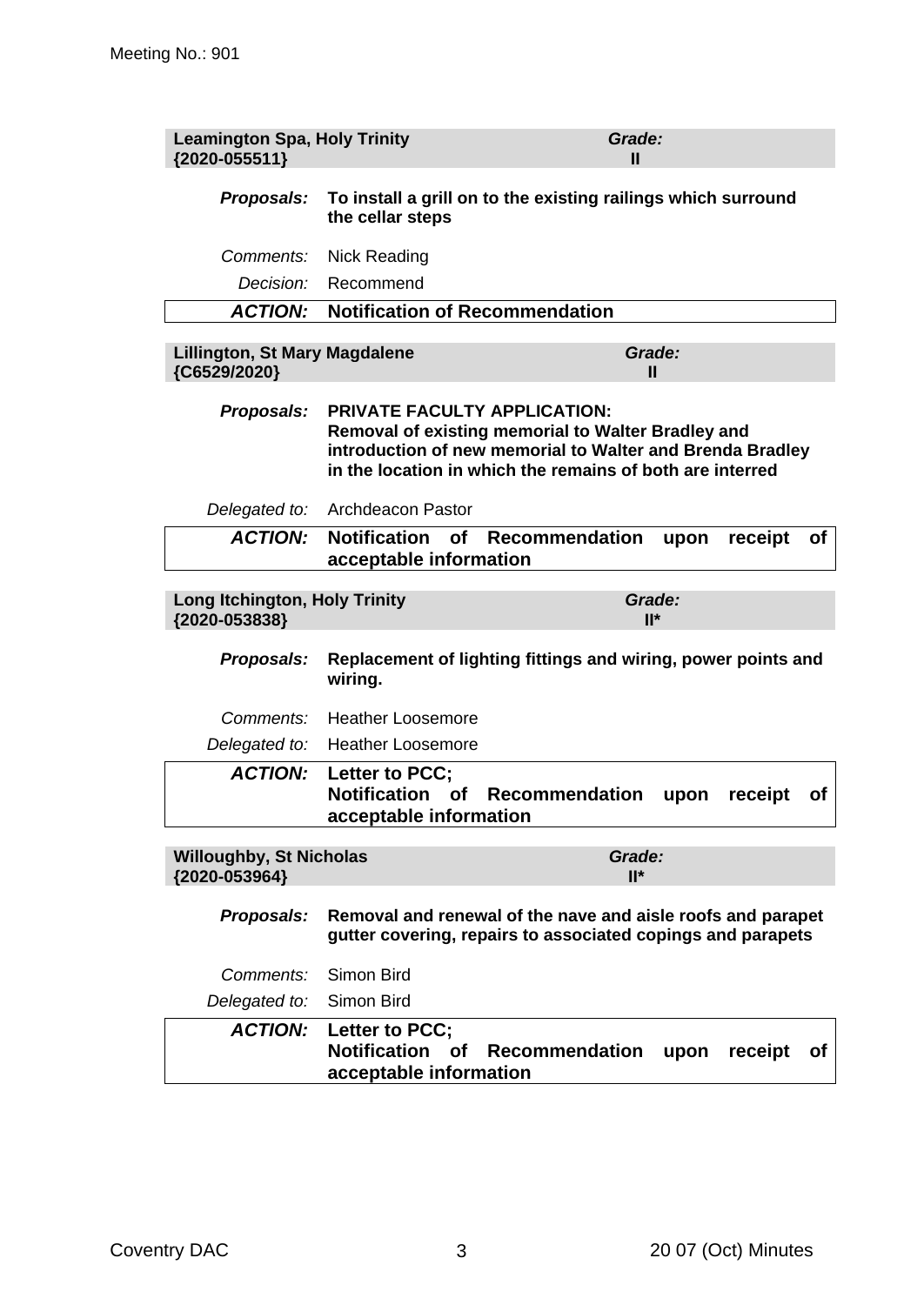|       | <b>Wolston, St Margaret</b><br>{2020-049431}                                                                                          | Grade:                                                                             |  |  |  |  |
|-------|---------------------------------------------------------------------------------------------------------------------------------------|------------------------------------------------------------------------------------|--|--|--|--|
|       | Proposals:                                                                                                                            | <b>Disposal of pulpit</b>                                                          |  |  |  |  |
|       | Correspondence:                                                                                                                       | Letter from CBC, 15/10/2020                                                        |  |  |  |  |
|       | Comments:                                                                                                                             | Archdeacon Pastor, Simon Bird                                                      |  |  |  |  |
|       | Decision:                                                                                                                             | Recommend                                                                          |  |  |  |  |
|       | <b>ACTION:</b>                                                                                                                        | <b>Notification of Recommendation</b>                                              |  |  |  |  |
| 28/20 | <b>LIST B APPLICATIONS</b>                                                                                                            |                                                                                    |  |  |  |  |
|       | Approvals granted since the last meeting<br>a)                                                                                        |                                                                                    |  |  |  |  |
|       |                                                                                                                                       | Atherstone, St Mary {2020-054272}                                                  |  |  |  |  |
|       | <b>Proposals</b><br>To Stabilise loose masonry and plaster-work as per specification<br>by Mark Stewart Architect dated 08/08/2020    |                                                                                    |  |  |  |  |
|       | Date issued                                                                                                                           | 28/08/2020                                                                         |  |  |  |  |
|       | Bilton, St Mark {2020-052814}                                                                                                         |                                                                                    |  |  |  |  |
|       | To install live-streaming equipment in existing AV cabinet and<br><b>Proposals</b><br>cabling to 4G antenna as per quote by Noiseboys |                                                                                    |  |  |  |  |
|       | 24/07/2020<br>Date issued                                                                                                             |                                                                                    |  |  |  |  |
|       | Burmington, St Barnabas and St Nicholas {2020-053773}                                                                                 |                                                                                    |  |  |  |  |
|       | Rebuild churchyard wall as per specification by John Melvin<br><b>Proposals</b><br><b>Architects and Town Planners</b>                |                                                                                    |  |  |  |  |
|       | Date issued                                                                                                                           | 25/08/2020                                                                         |  |  |  |  |
|       | Claverdon, St Michael and All Angels {2019-045908}                                                                                    |                                                                                    |  |  |  |  |
|       | <b>Proposals</b>                                                                                                                      | Roofing Works as per specification by Mark King dated April 2020                   |  |  |  |  |
|       | Date issued                                                                                                                           | 08/08/2020                                                                         |  |  |  |  |
|       | Combroke, St Mary and St Margaret {2020-054552}                                                                                       |                                                                                    |  |  |  |  |
|       | <b>Proposals</b>                                                                                                                      | Repairs to roof as per quote by Tony Eden Property Maintenance<br>dated 27/02/2020 |  |  |  |  |
|       | Date issued                                                                                                                           | 08/10/2020                                                                         |  |  |  |  |
|       | Earlsdon, St Barbara {2020-054218}                                                                                                    |                                                                                    |  |  |  |  |
|       | <b>Proposals</b>                                                                                                                      | The installation of monitors in the Nave                                           |  |  |  |  |

Date issued 09/10/2020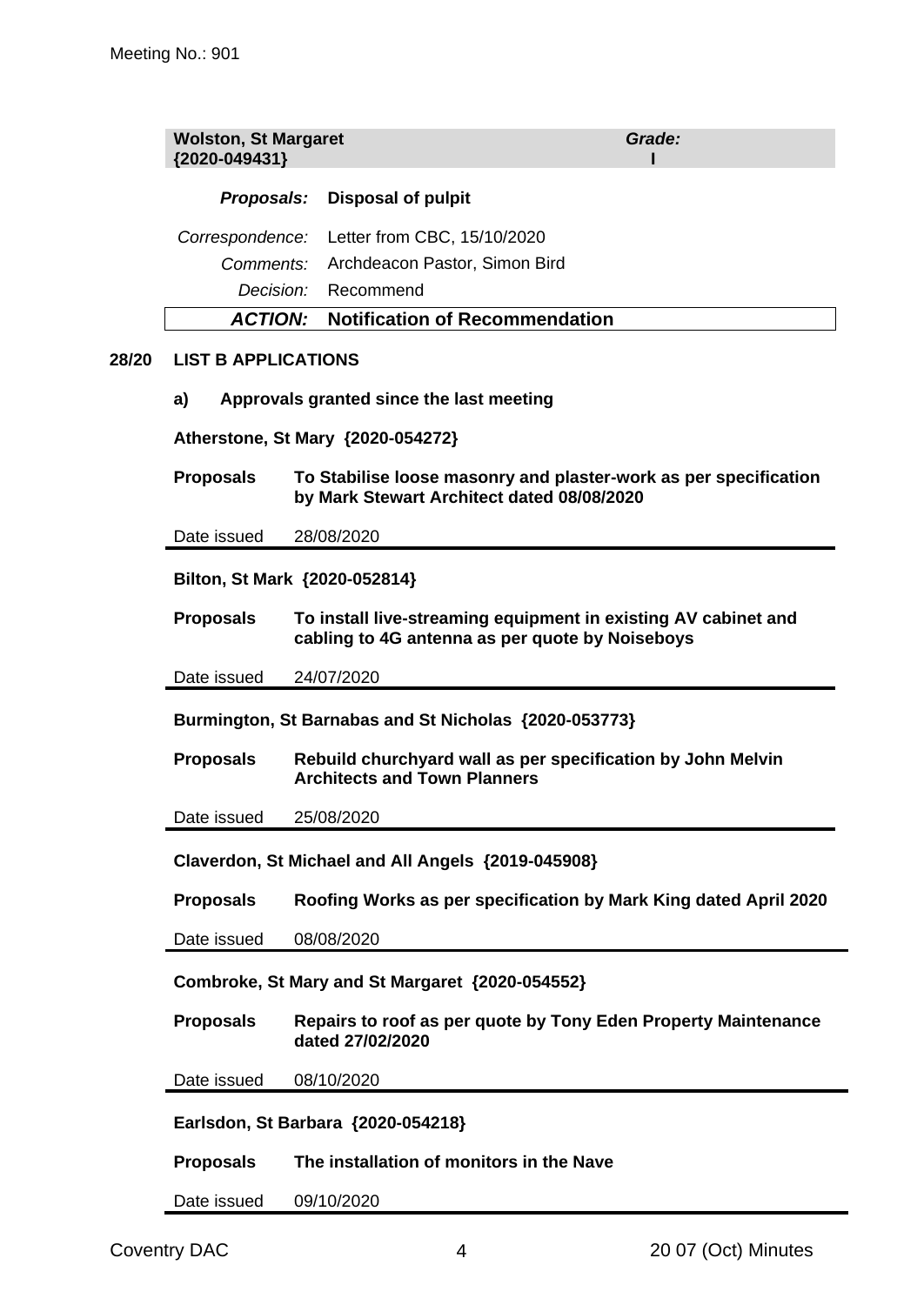**Exhall (Nuneaton Deanery), St Giles {2020-053870}**

**Proposals To erect two freestanding noticeboards in the St Giles Meadow Burial Ground. One at the Entrance to the Meadow from the Church Lane end and the second at the Entrance from Bell Drive. Please see supporting documents for additional information and photographs**

Date issued 14/09/2020

**Leamington Spa, All Saints {2020-054816}**

**Proposals To re-roof the sanctuary of the Lady Chapel and rebuild the badly corroded stone parapet around it. Details as per the Schedule attached.**

Date issued 09/10/2020

**Leamington Spa, All Saints {2020-052907}**

**Proposals To re-roof the Organ Loft in accordance with the architect's specification dated June 2020.**

Date issued 22/07/2020

#### **29/20 GENERAL MATTERS**

#### **a) Quinquennial Inspection Reports received**

| <b>Church</b>                                   | <b>Architect</b>                 | <b>Inspection</b><br><b>Date</b> | <b>Report</b><br><b>Received</b> | <b>Report complies</b><br>with Scheme? |
|-------------------------------------------------|----------------------------------|----------------------------------|----------------------------------|----------------------------------------|
| Alveston,                                       | Mark Evans                       | 05/08/2020                       | 09/09/2020                       | Yes                                    |
| Old Church of St James<br>Alveston,<br>St James | Mark Evans                       | 05/08/2020                       | 11/09/2020                       | Yes                                    |
| Binley,<br><b>St Bartholomew</b>                | <b>Steven</b><br><b>Matthews</b> | 10/09/2020                       | 17/09/2020                       | Yes                                    |
| Exhall (Nuneaton Deanery),<br><b>St Giles</b>   | John Dodson                      | 22/07/2020                       | 22/09/2020                       | Yes                                    |
| Fenny Compton,<br><b>St Peter and St Clare</b>  | <b>Steven</b><br><b>Matthews</b> | 25/08/2020                       | 16/09/2020                       | Yes                                    |
| Sherbourne,<br><b>All Saints</b>                | <b>Steven</b><br><b>Matthews</b> | 01/07/2020                       | 23/07/2020                       | Yes                                    |
| Stockton,<br>St Michael and All Angels          | Peter Sheen                      | 05/08/2020                       | 07/10/2020                       | Yes                                    |
| Stretton-on-Dunsmore,<br><b>All Saints</b>      | Peter Sheen                      | 25/07/2020                       | 18/08/2020                       | Yes                                    |
| Tiddington,<br><b>St Peter</b>                  | Mark Evans                       | 25/08/2020                       | 29/08/2020                       | Yes                                    |
| Tredington,<br><b>St Gregory</b>                | Mark Evans                       | 18/09/2020                       | 15/10/2020                       | Yes                                    |
| Walsgrave-on-Sowe,<br>St Mary                   | <b>Steven</b><br><b>Matthews</b> | 21/07/2020                       | 30/07/2020                       | Yes                                    |